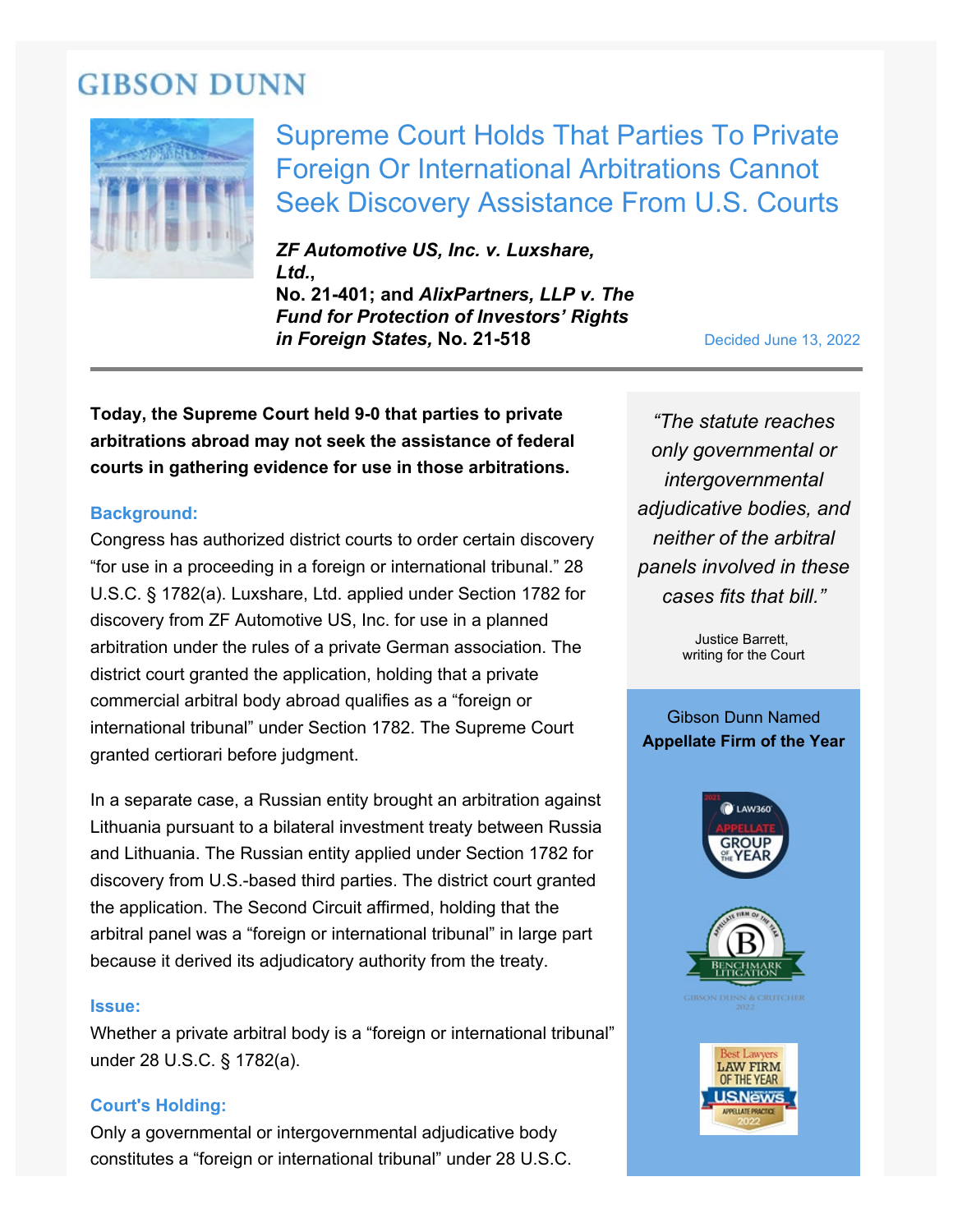§ 1782(a). Such bodies are those that exercise governmental authority conferred by one nation or multiple nations. Thus, a private commercial arbitration abroad does not qualify, nor does an arbitral panel formed pursuant to an international treaty unless the parties to that treaty conferred governmental authority on the arbitral panel.

## **What It Means:**

- The Court's decision limits the ability of parties to private foreign and international arbitration proceedings to seek discovery under the United States' discovery rules, which are relatively liberal compared to other nations' rules. This might hamstring parties' ability to develop evidence in private arbitration proceedings abroad, but it also might streamline those proceedings. Parties to these arbitrations may still, however, be able to use state-law remedies to obtain discovery assistance.
- This decision ensures that private foreign arbitrations do not have broader access to federalcourt discovery assistance than do private domestic arbitrations. Under the Federal Arbitration Act, parties to private domestic arbitrations may not apply directly to a federal court for discovery assistance, but instead must seek discovery through the arbitrator.
- The Court's ruling precludes the use of Section 1782 in arbitrations conducted pursuant to bilateral investment treaties, where the treaty does not confer governmental authority on the arbitral body. It remains to be seen whether that holding will prevent the use of Section 1782 in bilateral investment treaty arbitrations conducted through the International Centre for Settlement of Investment Disputes.
- Foreign and international arbitration proceedings are often confidential. The Court's ruling helps preserve that confidentiality by preventing parties from initiating public litigation in federal courts under Section 1782.

The Court's opinion is available [here.](https://www.gibsondunn.com/wp-content/uploads/2022/06/21-401-ZF-Automotive-US-Inc.-v.-Luxshare-Ltd.-06_13_2022.pdf)

Gibson Dunn's lawyers are available to assist in addressing any questions you may have regarding developments at the Supreme Court. Please feel free to contact the following practice leaders:

### **Appellate and Constitutional Law Practice**

| Thomas H. Dupree Jr.   | Allyson N. Ho      |
|------------------------|--------------------|
| +1 202.955.8547        | +1 214.698.3233    |
| tdupree@gibsondunn.com | aho@gibsondunn.com |

Julian W. Poon +1 213.229.7758 [jpoon@gibsond](https://www.gibsondunn.com/lawyer/poon-julian-w/)unn.com

[Lucas C. Townsend](https://www.gibsondunn.com/lawyer/townsend-lucas-c/) [Bradley J. Hamburger](https://www.gibsondunn.com/lawyer/hamburger-bradley-j/)